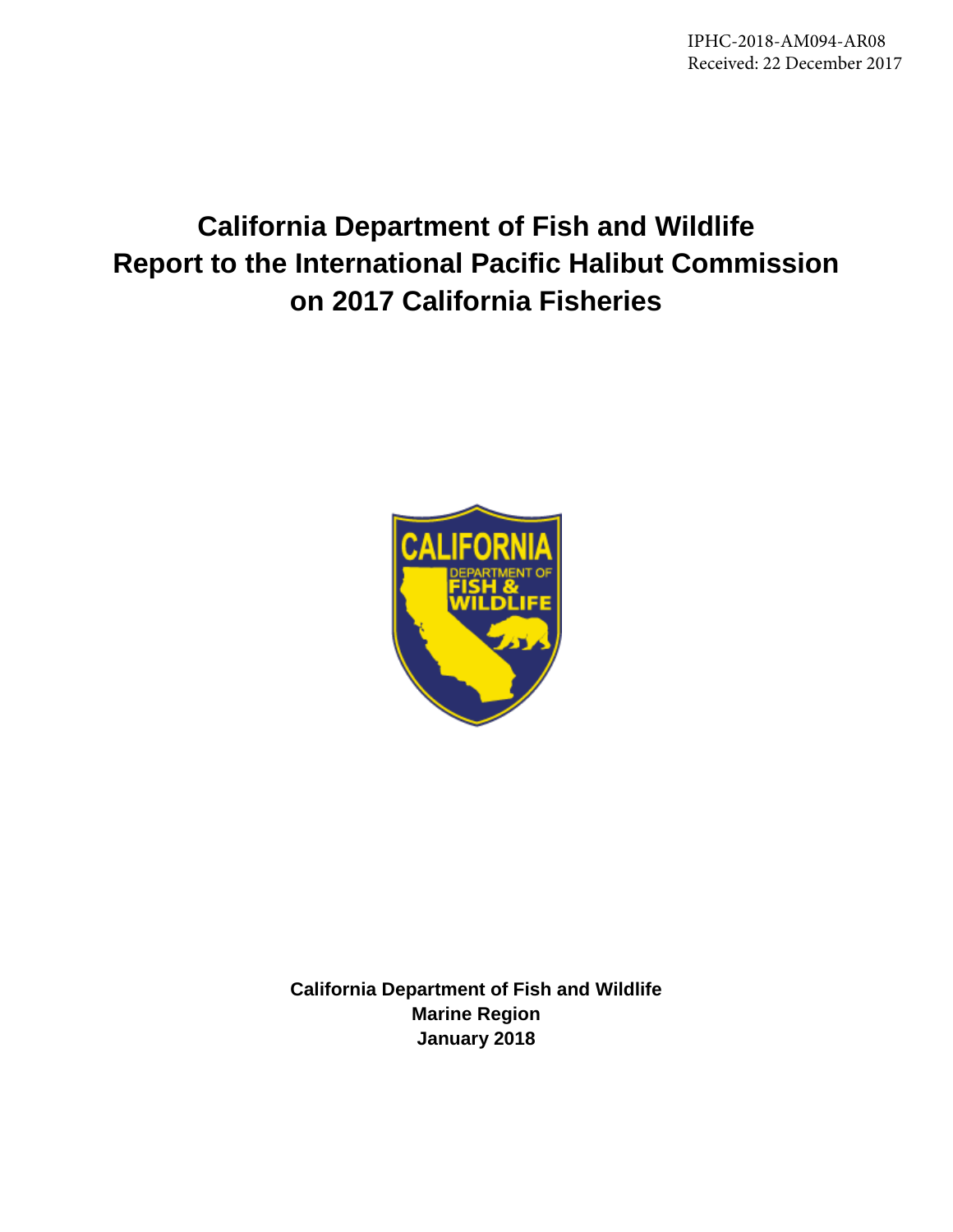### **Contents**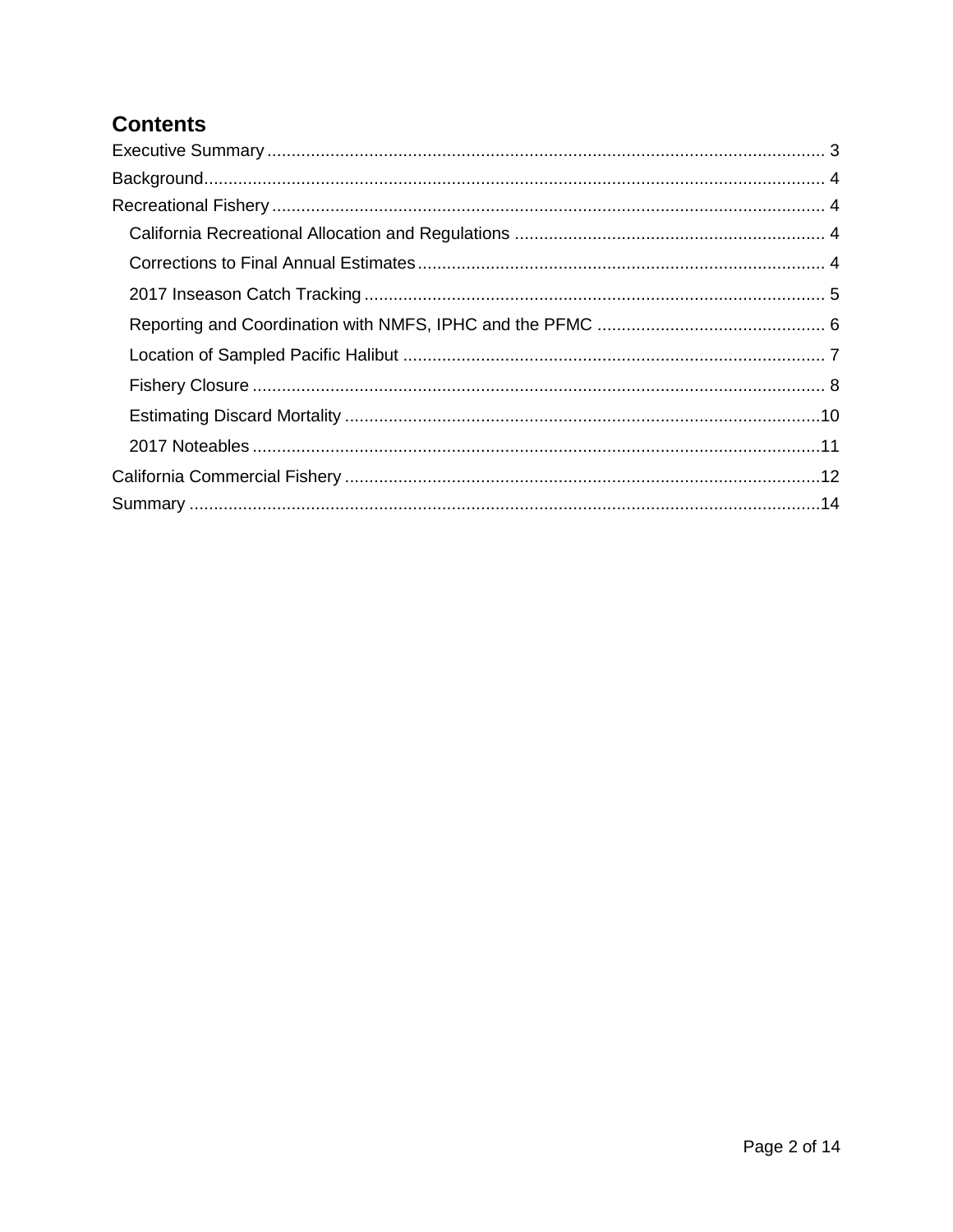## <span id="page-2-0"></span>**Executive Summary**

This report provides a summary of the performance of the 2017 Pacific halibut recreational and directed commercial fisheries off California.

The recreational season was scheduled to be open from May 1-June 15, July 1-15, August 1-15, and September 1-October 31 as long as there was unharvested quota available. However, following discussions with the International Pacific Halibut Commission (IPHC), Pacific Fishery Management Council (PFMC) and National Marine Fisheries Service (NMFS), an inseason fishery closure was implemented on September 11, based on projected early attainment of the 2017 California quota.

Final 2017 recreational catch estimates totaled 30,541 net pounds—or 88 percent of the quota. The average net weight per fish was approximately 19 net pounds.

A total of five vessels made landings across three opening days in the directed commercial fishery; the preliminary landings were 3,872 dressed pounds – significantly higher than prior recent years.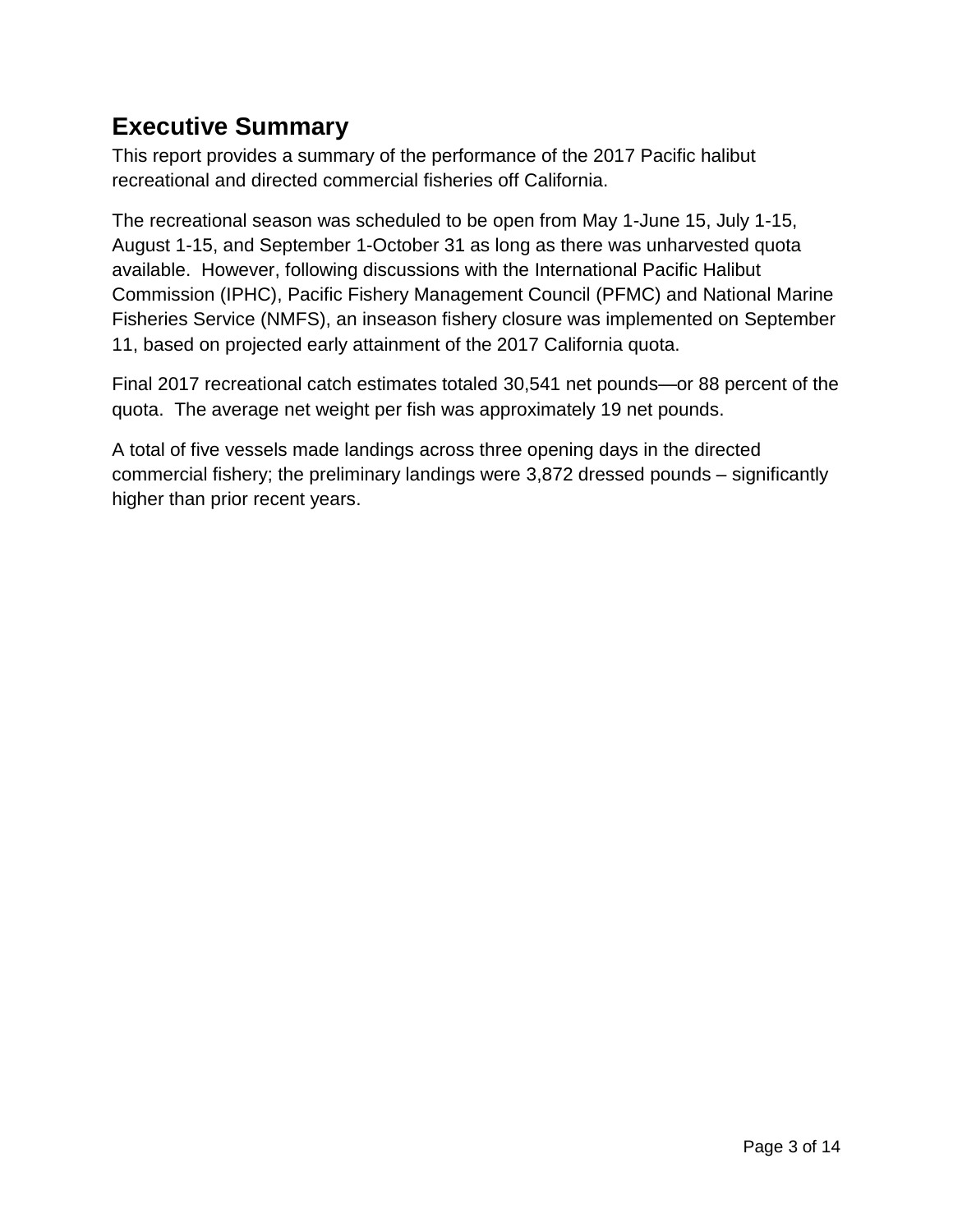# <span id="page-3-0"></span>**Background**

The California coastline plays a unique part in Pacific halibut management as it is located at the southern extent of the population range and has historically been a minor, and irregular, contributor to harvest removals compared to other management areas. However, recently, a robust recreational fishery in northern California has developed and has prompted science, management and policy discussions about the portion of the stock off California. California Department of Fish and Wildlife (CDFW) is optimistic that Pacific halibut can continue to be a viable and sustainable resource for the local and regional economies of the north coast.

# <span id="page-3-1"></span>**Recreational Fishery**

### <span id="page-3-2"></span>**California Recreational Allocation and Regulations**

The IPHC set the Area 2A Total Allowable Catch at 1,330,000 net pounds at their annual meeting on January 27, 2017, which resulted in a 2017 California recreational Pacific halibut quota of 34,580 net pounds per the PFMC's Catch Sharing Plan (CSP).

Regulations for California's 2017 fishery provided for a season that would be open May 1-June 15; July 1-15; August 1-15; and from September 1- October 31; or until the quota was projected to be attained, whichever was earlier. However, partially due to significant effort and catch in August, the fishery closed early through an inseason action effective September 11 for the remainder of the year. During 2017, the fishery was open for a total of 86 days. The daily bag and possession limit was one fish and there was no size limit.

### <span id="page-3-3"></span>**Corrections to Final Annual Estimates**

CDFW's California Recreational Fisheries Survey (CRFS) staff regularly review their catch estimation programs to verify and cross-check outputs for accuracy. In the fall of 2017, an examination of programming language revealed the conversion from round to net weight for Pacific halibut was inadvertently excluded from the catch estimate calculation. Therefore, CDFW had been reporting round weight rather than net weight for management use in 2015-2017. Prior to 2015, the round to net weight conversions were calculated by hand outside of the programs used to generate catch estimates.

This error resulted in over-reporting of catch and closure of fisheries earlier than was necessary. Revised estimates based on net weight are provided below in Table 1. Consistent with west coast and IPHC protocols, all future CDFW reporting will occur in net weight.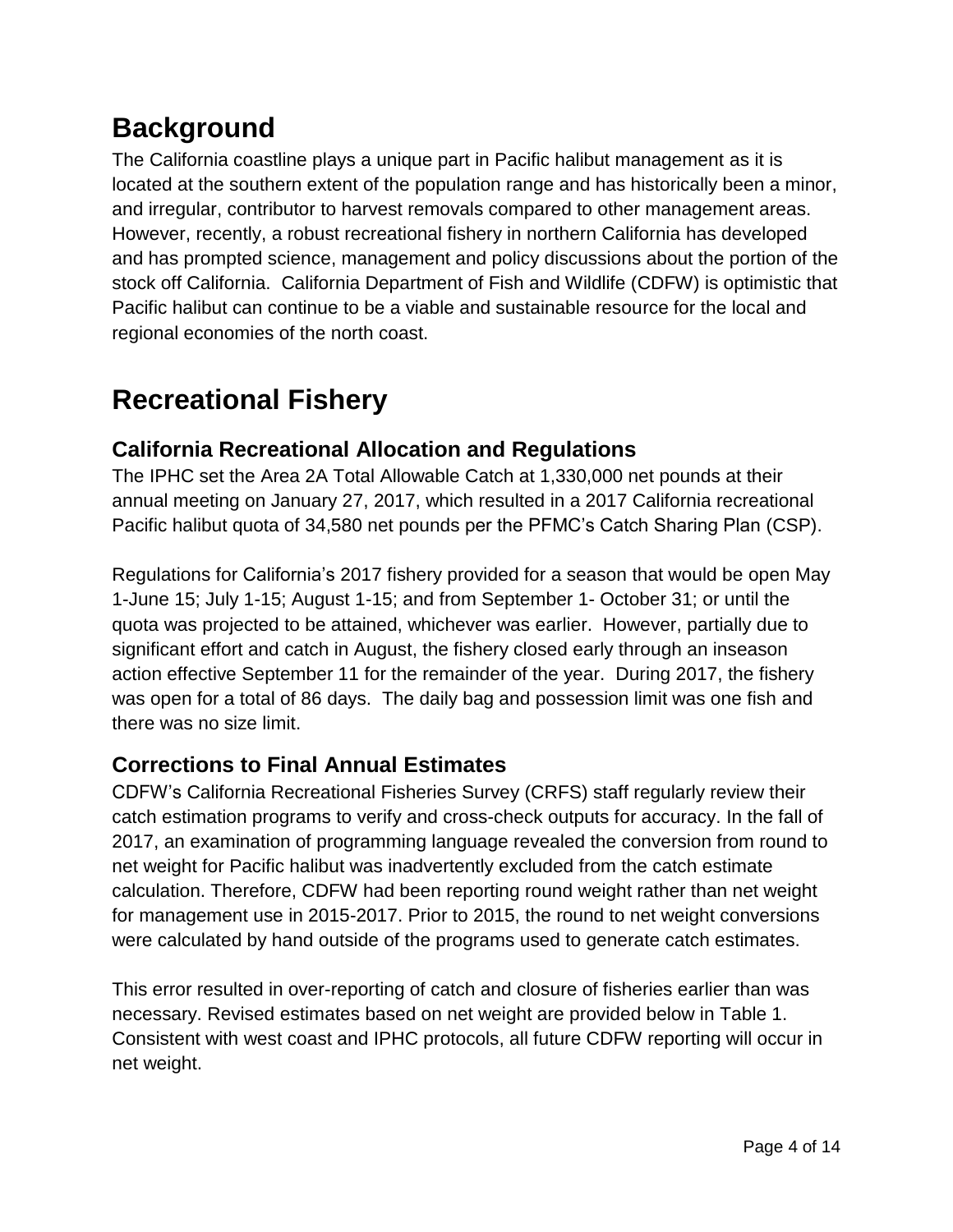|                  | 2015            |                      | 2016                     |                      | 2017                   |                      |
|------------------|-----------------|----------------------|--------------------------|----------------------|------------------------|----------------------|
|                  | Round<br>Weight | <b>Net</b><br>Weight | Round<br>Weight          | <b>Net</b><br>Weight | <b>Round</b><br>Weight | <b>Net</b><br>Weight |
| May              | 378             | 284                  | 2,322                    | 1,746                | 2,181                  | 1,640                |
| June             | 1,783           | 1,341                | 5,658                    | 4,254                | 9,230                  | 6,940                |
| July             | 13,768          | 10,352               | 5,558                    | 4,179                | 6,094                  | 4,582                |
| <b>August</b>    | 8,977           | 6,750                | 11,025                   | 8,290                | 19,172                 | 14,415               |
| <b>September</b> | ٠               | ٠                    | 6,331                    | 4,760                | 3,942                  | 2,964                |
| <b>October</b>   | ۰               | ۰                    | $\overline{\phantom{a}}$ |                      | ۰                      | $\,$                 |
| <b>Total</b>     | 24,906          | 18,727               | 30,894                   | 23,229               | 40,619                 | 30,541               |

Table 1. Revised recreational Pacific halibut catch estimates for California from 2015-2017. Corrected net weight estimates are provided below. Data for 2017 are preliminary and incomplete.

#### <span id="page-4-0"></span>**2017 Inseason Catch Tracking**

Monthly estimates produced by CDFW's CRFS program serve as California's best estimate of catch. However, production of these estimates involves a time lag of about six weeks after the month's end. Therefore, CDFW uses weekly projections to approximate catch for any months for which CRFS estimates are not yet available – allowing for timely estimation of cumulative catch during the season. As the CRFS estimates for a given month become available, those monthly estimates replace the total monthly projection values for that month.

In light of the discovery that reported catch estimates for 2015 through 2017 were not in net weight, CDFW updated both the total monthly projections and catch estimates for 2017 (Table 2). CDFW's 2017 preliminary season catch estimate is 30,541 net pounds, or 88 percent of the 34,580 net pound quota.

Table 2. Corrected 2017 Pacific halibut catch estimates in California by month. CDFW projection values are provided in strikeout to illustrate the process of replacing the projections with CRFS estimates when those estimates became available. Data are from CRFS and are preliminary and subject to change.

|              | <b>Net Pounds Accrued</b> |                 |  |  |  |
|--------------|---------------------------|-----------------|--|--|--|
|              | <b>CDFW</b>               | <b>CRFS</b>     |  |  |  |
| <b>Month</b> | Projection                | <b>Estimate</b> |  |  |  |
| May          | 2,674                     | 1,640           |  |  |  |
| June         | 4,525                     | 6,940           |  |  |  |
| July         | 3,805                     | 4,582           |  |  |  |
| August       | 44,003                    | 14,415          |  |  |  |
| September    | 2,982                     | 2,964           |  |  |  |
| October      | 0 (CLOSED)                |                 |  |  |  |
| Total        | 30,541                    |                 |  |  |  |

During the 2017 catch tracking process, CDFW noted that the resulting estimates in many months differed significantly from the weekly projection totals being used to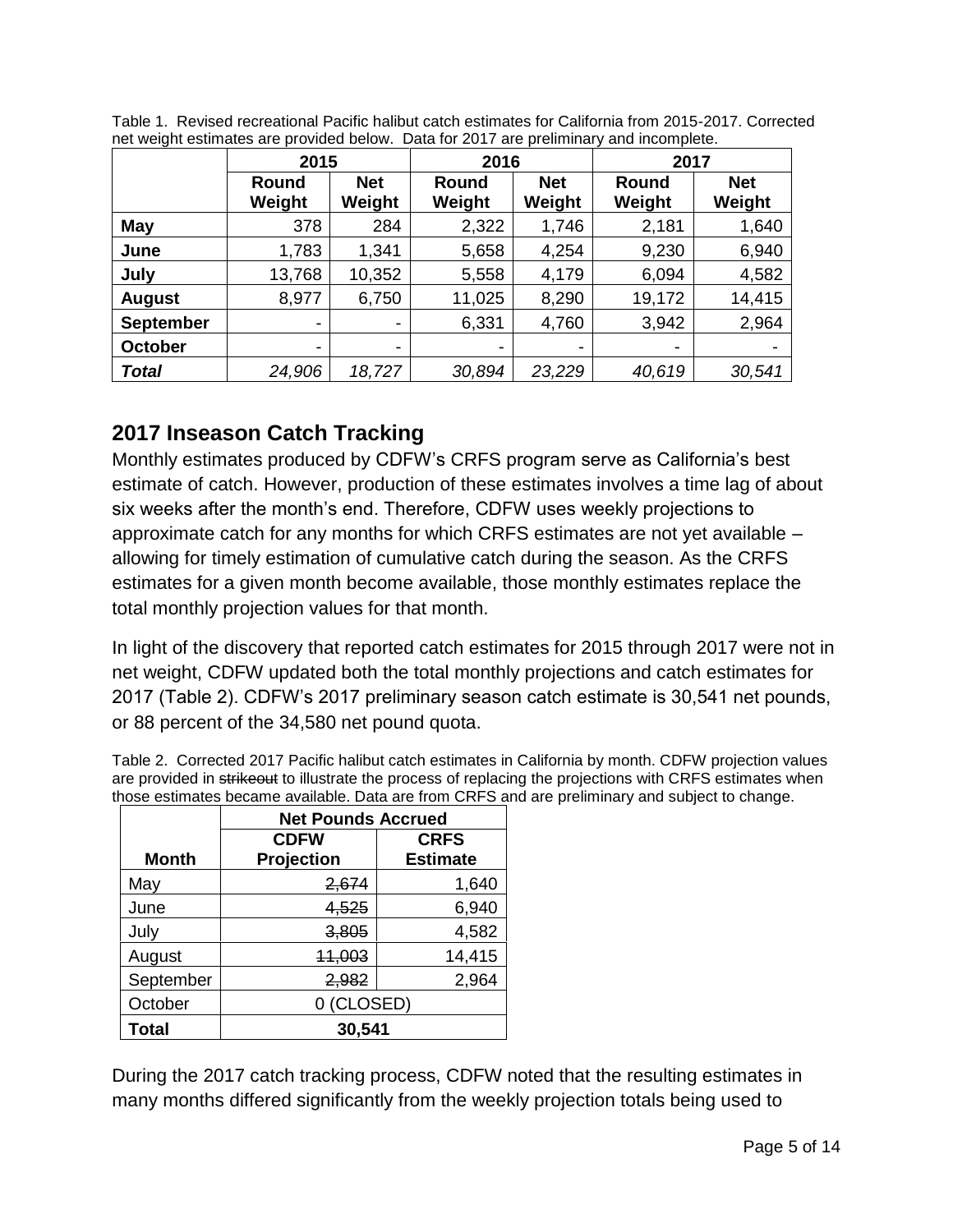manage inseason, as reflected in Table 2. In addition to the net weight – round weight issue (previously discussed), there may be an issue with low sample sizes in the Party/Charter (PC) mode in District 5 (covering Cape Mendocino to Point Arena), which resulted in unrealistic estimates in some months.

CDFW will undertake a review of PC sampling levels and estimation procedures in 2018 for Pacific halibut to determine if additional steps can be taken to reduce discrepancies between weekly catch projections and monthly CRFS catch estimates.

CDFW also plans to revisit the Private/Rental (PR) Private Access or Night (PAN) mode estimates that were identified in 2012 as being too uncertain for use in estimating the state's recreational Pacific halibut catch in these areas/modes. The PR-PAN component was expected to be a minor contribution to the Pacific halibut catch; and information available from CRFS in the most recent years should allow for review of this assumption.

#### <span id="page-5-0"></span>**Reporting and Coordination with NMFS, IPHC and the PFMC**

The weekly projection and cumulative total projected catch were provided by CDFW staff to NMFS, the IPHC, and PFMC for discussion to evaluate the catch status to date. CDFW also posted weekly updates to its Pacific halibut webpage<sup>1</sup> and Pacific halibut inseason catch tracking "thermometer" to inform the public of projected catch to date throughout the season (Figure 1).

 <sup>1</sup> <https://www.wildlife.ca.gov/Conservation/Marine/Pacific-Halibut#28555772-2015-in-season-tracking>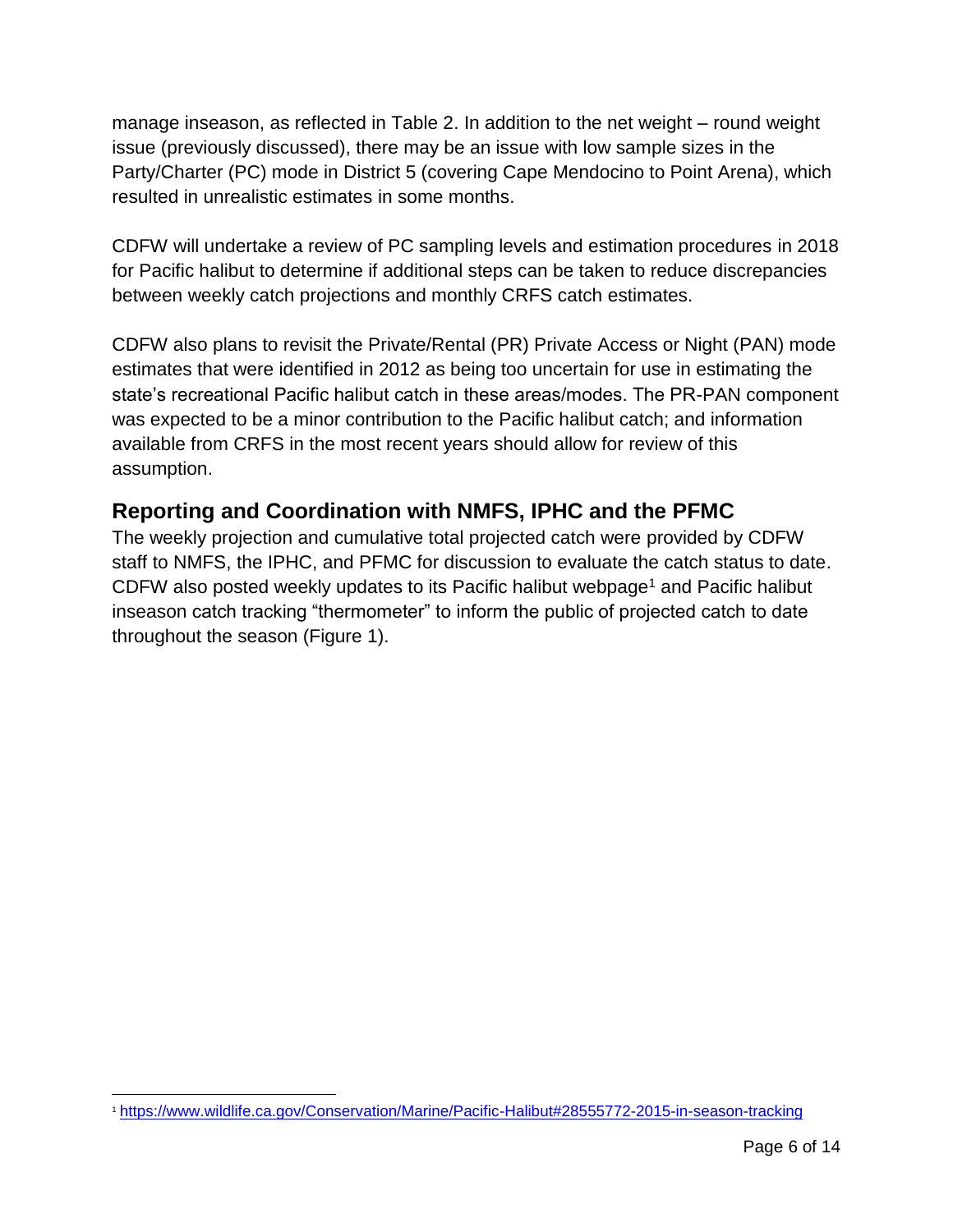

Figure 1. Examples of the CDFW online Pacific halibut inseason catch tracking "thermometer" that were posted online during 2017. The figure on the left shows catch projections (colored gradient) combined with monthly estimates (grey) that were available after August 13, 2017. The figure on the right shows the same graphic at the end of the season with only the monthly estimates, which replaced all projections. The "thermometer" was updated weekly during the open season, with a final update when the preliminary 2017 season total became available.

#### <span id="page-6-0"></span>**Location of Sampled Pacific Halibut**

A total of 243 Pacific halibut were examined by CRFS samplers throughout the 2017 season. Similar to previous years, the greatest number of Pacific halibut observed by samplers (87 fish), were encountered in Trinidad followed by Eureka and Crescent City (**Error! Reference source not found.**2). The majority of sampled fish (and estimated catch) occurred in August.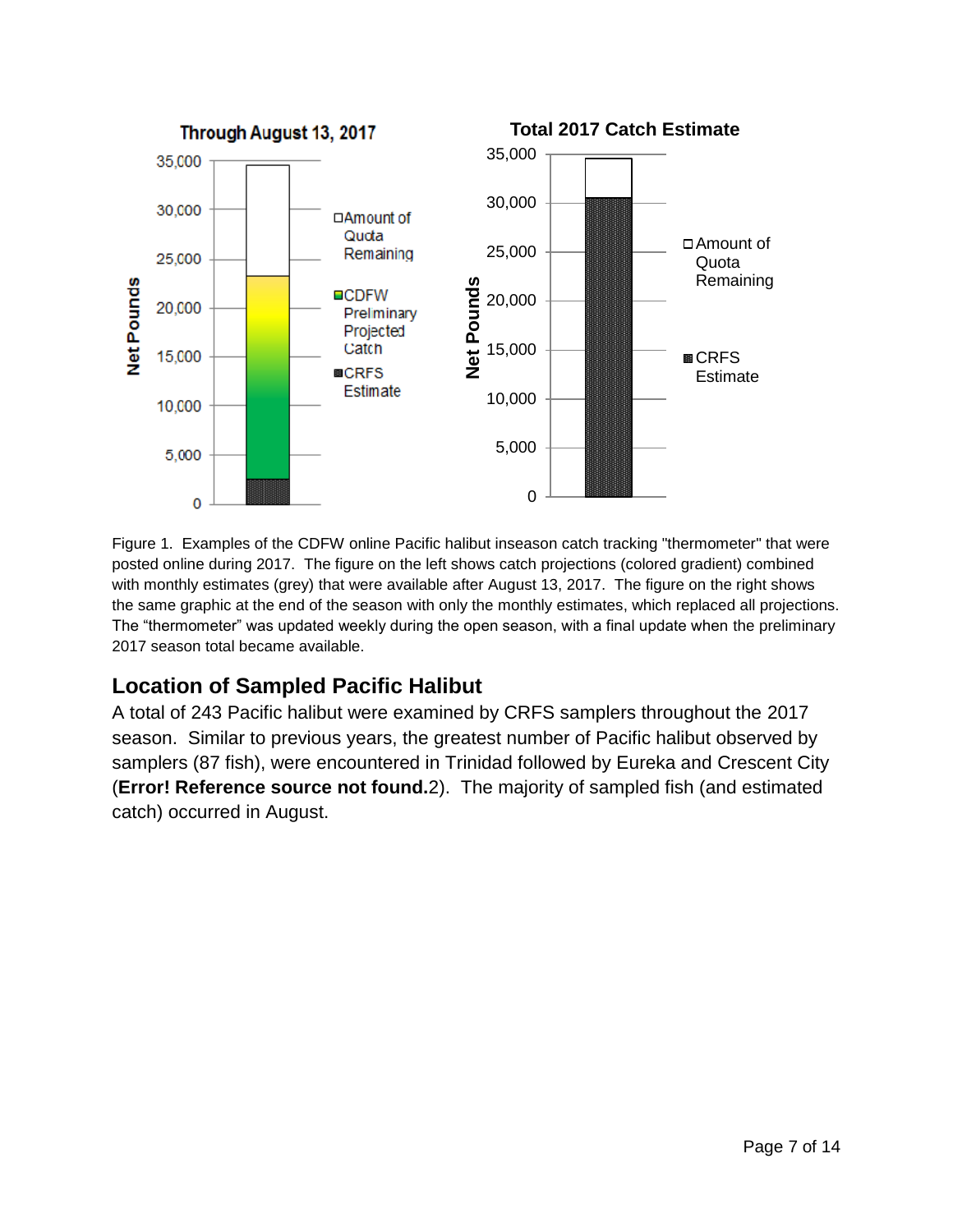

Figure 2. Northern California port areas where Pacific halibut are most frequently encountered and number of sampler examined Pacific halibut by month and port area during 2017.

#### <span id="page-7-0"></span>**Fishery Closure**

Provisions in the CSP allow for flexible inseason management of the recreational Pacific halibut fisheries in Area 2A. These provisions include modifications to sport fishing periods, or the length of the season via inseason changes. Notice of any inseason action is provided to the public by NMFS on their halibut hotline.

Catch projections through September 3 showed more than 90 percent of the quota had already been taken. Good weather forecasts and the resulting potential for high catch rates prompted CDFW to hold conference calls with NMFS, the IPHC, and PFMC on September 6 and 8. Based on then-current fishery trends and predicted weather conditions, CDFW, NMFS, PFMC and IPHC determined that a fishery closure effective Monday, September 11, was necessary to avoid exceeding the quota.<sup>2</sup>

CDFW provided notice of the early closure to its constituents through a variety of methods: a news release<sup>3</sup>, the details of which were carried in several local north coast news publications; information on its Pacific halibut webpage<sup>4</sup>; CDFW groundfish

<sup>2</sup> The correction to catch estimates occurred in November 2017, after the fishery closure had occurred. As a result, the corrected catch estimates were not available for use in in-season management during 2017.

<sup>3</sup> <https://cdfgnews.wordpress.com/2017/09/08/recreational-pacific-halibut-fishery-to-end-sunday-sept-10/>

<sup>4</sup> <https://www.wildlife.ca.gov/Conservation/Marine/Pacific-Halibut>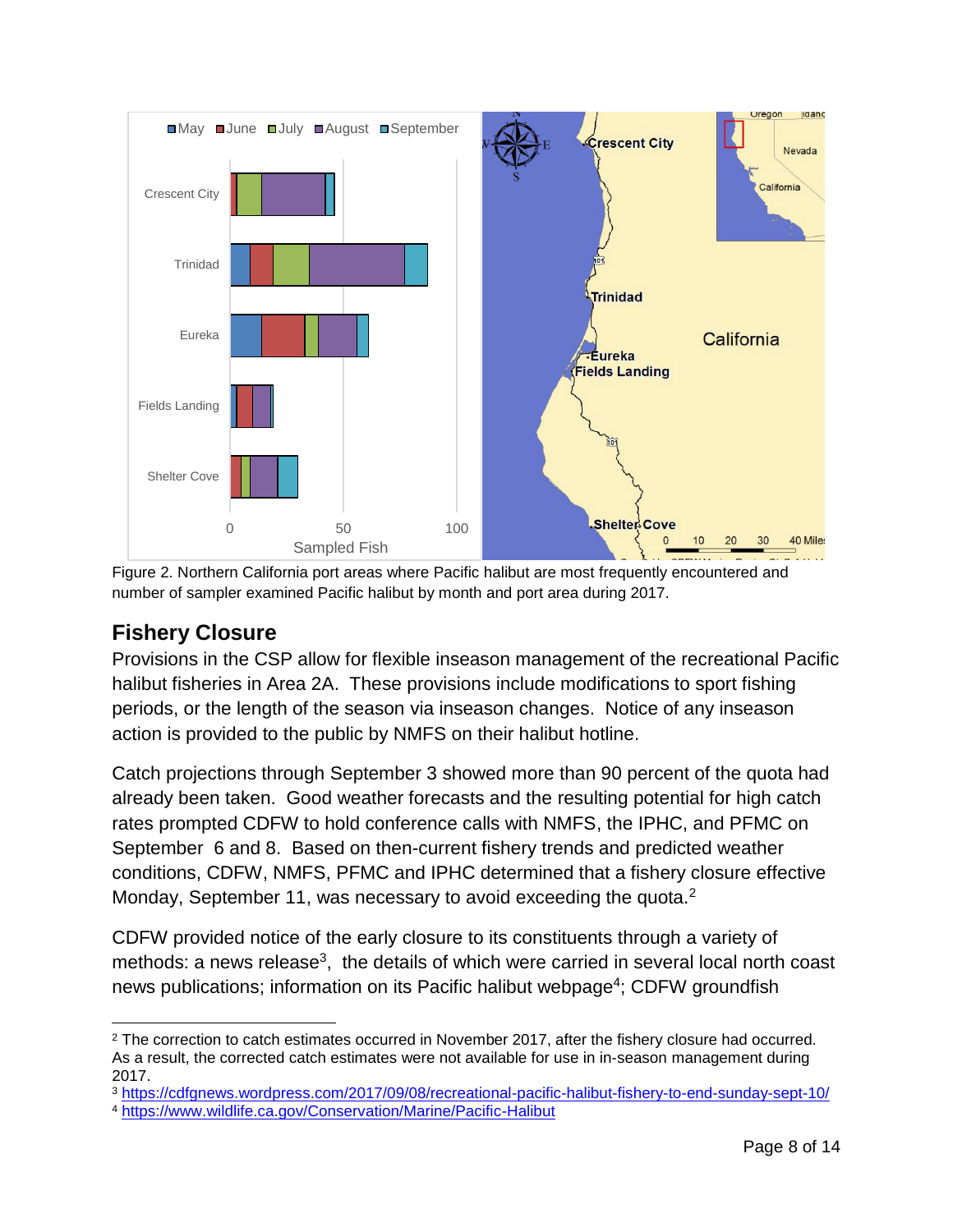regulations hotline; and a flyer (Figure 3) posted at local harbors, launch ramps (Figure 4), and tackle shops which was also handed out to the public by CRFS samplers. NMFS updated its Pacific halibut hotline with the closure information, and the IPHC posted a news release about the closure to its website.



**Version 09/08/17** 

Figure 3. CDFW flyer announcing the September 10, 2017 end of the recreational Pacific halibut fishery in California. The flyer was posted at launch ramps and marinas, and provided to tackle shops and the public to notify them of the early season closure.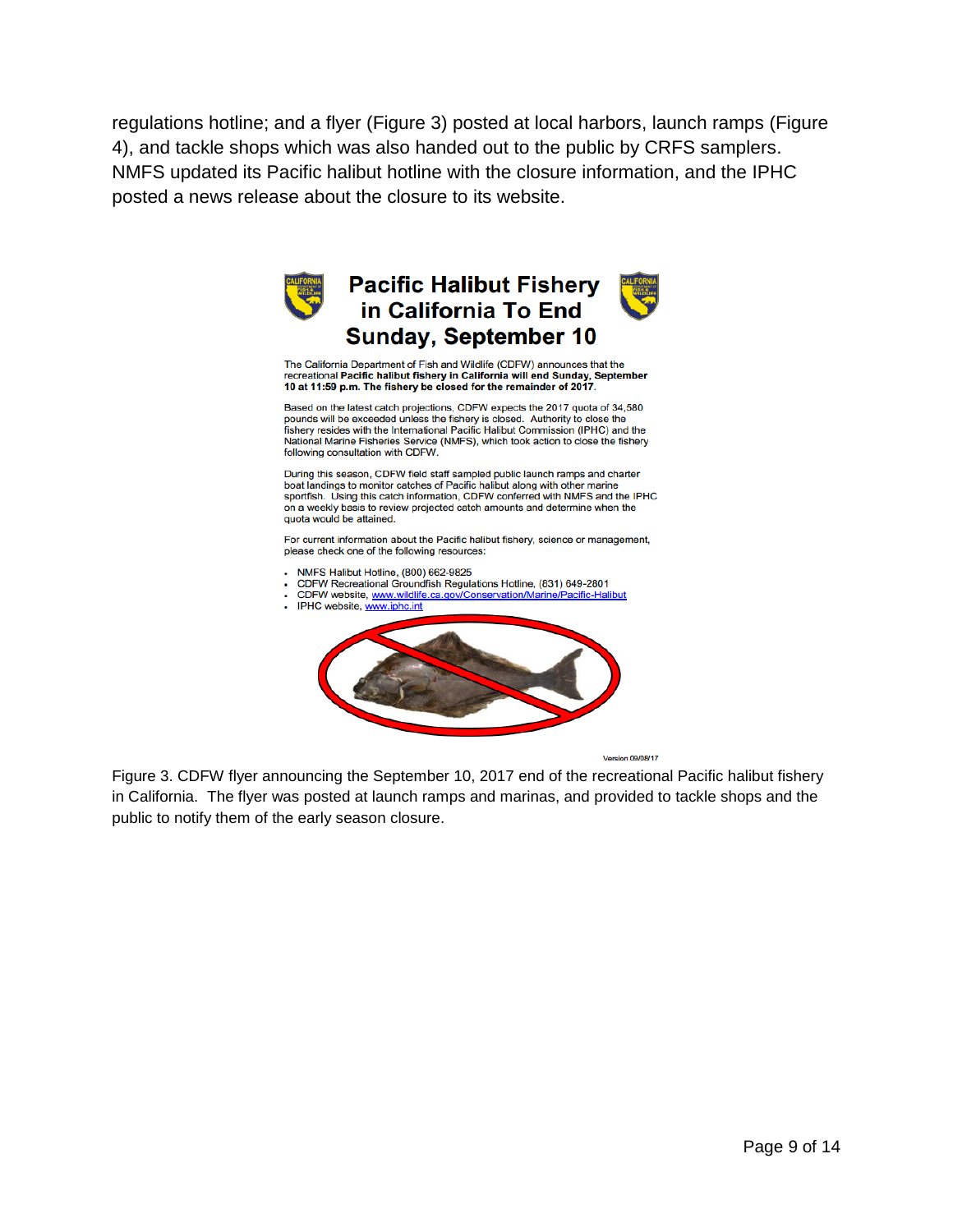

Figure 4. Fishery closure flyer posted at the public launch ramp in Eureka, CA. CDFW photo.

#### <span id="page-9-0"></span>**Estimating Discard Mortality**

 $\overline{a}$ 

In recent years, the IPHC requested that State agencies provide an annual estimate, if possible, of discard mortality in their recreational fisheries. The current sampling protocol of CDFW's CRFS program includes observation and estimation of the total number of both retained and discarded fish, and documentation of the weight of retained fish when possible. Discarded fish that are returned dead are also documented. However, unlike retained fish, no information on the size of discarded fish is collected.

Using CFRS data from 2004 to 2017, CDFW estimated the weight of fish discarded alive and those discarded dead, assuming that the average weight of a discarded fish is the same as a retained fish in each year. In 2017, no fish were estimated as discarded dead (Table 3). Meanwhile, 87 fish were estimated to have been released alive.

A mortality rate of seven percent was applied to fish reported as discarded either dead or alive. This mortality rate was established by the PFMC's Groundfish Management Team as a presumed rate of discard mortality for flatfish<sup>5</sup>. Application of this rate to

<sup>5</sup> PFMC (Pacific Fishery Management Council) and NMFS (National Marine Fisheries Service). 2009. Proposed Acceptable Biological Catch and Optimum Yield Specifications and Management Measures for the 2009-2010 Pacific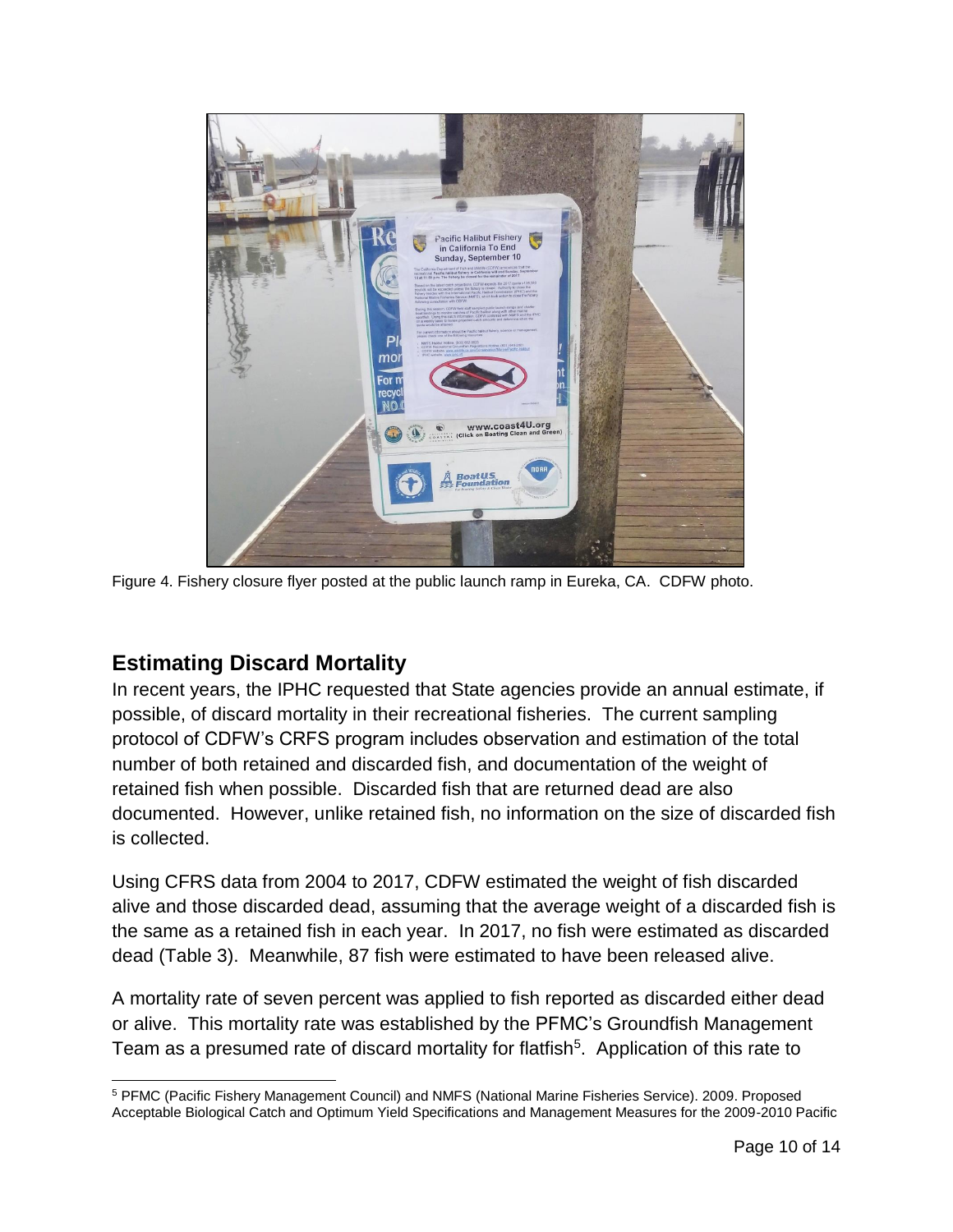discarded fish is also consistent with methods used to estimate discard mortality by the Oregon Department of Fish and Wildlife and Washington Department of Fish and Wildlife. **CDFW's resulting preliminary discard estimate in its 2017 recreational fisheries is 117 net pounds.**

| Table 3. Estimated number of fish and weight of recreationally caught Pacific halibut discards, and |
|-----------------------------------------------------------------------------------------------------|
| estimated total discard mortality (net pounds) in California from 2004-2017. Data from 2017 are     |
| preliminary and subject to change. Data are from CRFS.                                              |

|         |                                | <b>Discarded Alive</b>            |                                                                          | <b>Discarded Dead</b>          |                                                                   | <b>Total</b>                                          |
|---------|--------------------------------|-----------------------------------|--------------------------------------------------------------------------|--------------------------------|-------------------------------------------------------------------|-------------------------------------------------------|
| Year    | Estimated<br>Number<br>of Fish | Estimated<br><b>Net</b><br>Pounds | Estimated<br><b>Discard</b><br>Mortality<br>(7 percent of<br>net pounds) | Estimated<br>Number of<br>Fish | Estimated<br>Discard<br>Mortality (7<br>percent of net<br>pounds) | <b>Discard</b><br><b>Mortality</b><br>(net<br>pounds) |
| 2004    | 62                             | 1,061                             | 74                                                                       | $\star$                        | $\star$                                                           | 74                                                    |
| 2005    | 37                             | 905                               | 63                                                                       | 5                              | 31                                                                | 94                                                    |
| 2006    | 205                            | 3,558                             | 249                                                                      | 0                              | 0                                                                 | 249                                                   |
| 2007    | 27                             | 319                               | 22                                                                       | 0                              | $\Omega$                                                          | 22                                                    |
| 2008    | 133                            | 1,559                             | 109                                                                      | 4                              | 4                                                                 | 113                                                   |
| 2009    | 226                            | 3,040                             | 213                                                                      | 0                              | 0                                                                 | 213                                                   |
| 2010    | 63                             | 865                               | 61                                                                       | 0                              | 0                                                                 | 61                                                    |
| 2011    | 24                             | 293                               | 21                                                                       | 0                              | 0                                                                 | 21                                                    |
| 2012    | 157                            | 2,315                             | 162                                                                      | 0                              | $\Omega$                                                          | 162                                                   |
| 2013    | 120                            | 2,095                             | 147                                                                      | $\Omega$                       | $\Omega$                                                          | 147                                                   |
| 2014    | 197                            | 2,938                             | 206                                                                      | 0                              | $\Omega$                                                          | 206                                                   |
| 2015    | 117                            | 2,470                             | 173                                                                      | 0                              | 0                                                                 | 173                                                   |
| 2016    | 151                            | 2,743                             | 192                                                                      | 0                              | 0                                                                 | 192                                                   |
| 2017    | 87                             | 1,678                             | 117                                                                      | 0                              | 0                                                                 | 117                                                   |
| Average | 115                            | 1,846                             | 126                                                                      | 1                              | $\overline{7}$                                                    | 130                                                   |

**\*** No estimates of discarded dead fish available.

## <span id="page-10-0"></span>**2017 Noteables**

While Pacific halibut are most commonly found north of Point Arena, they can occasionally be found south of that location. On August 2, 2017 an angler aboard a charter vessel fishing off of the Farallon Islands (near San Francisco) caught a 54 pound Pacific halibut [\(http://www.norcalfishreports.com/fish\\_reports/67880414/farallon](http://www.norcalfishreports.com/fish_reports/67880414/farallon-flatty.php)[flatty.php\)](http://www.norcalfishreports.com/fish_reports/67880414/farallon-flatty.php). In response to increasing reports of Pacific halibut catches south of Point Arena, CDFW plans to increase public outreach efforts in those areas.

 $\overline{a}$ Coast Groundfish Fishery Final Environmental Impact Statement Including Regulatory Impact Review and Initial Regulatory Flexibility Analysis. Pacific Fishery Management Council, Portland, OR. January 2009, Table 4-56.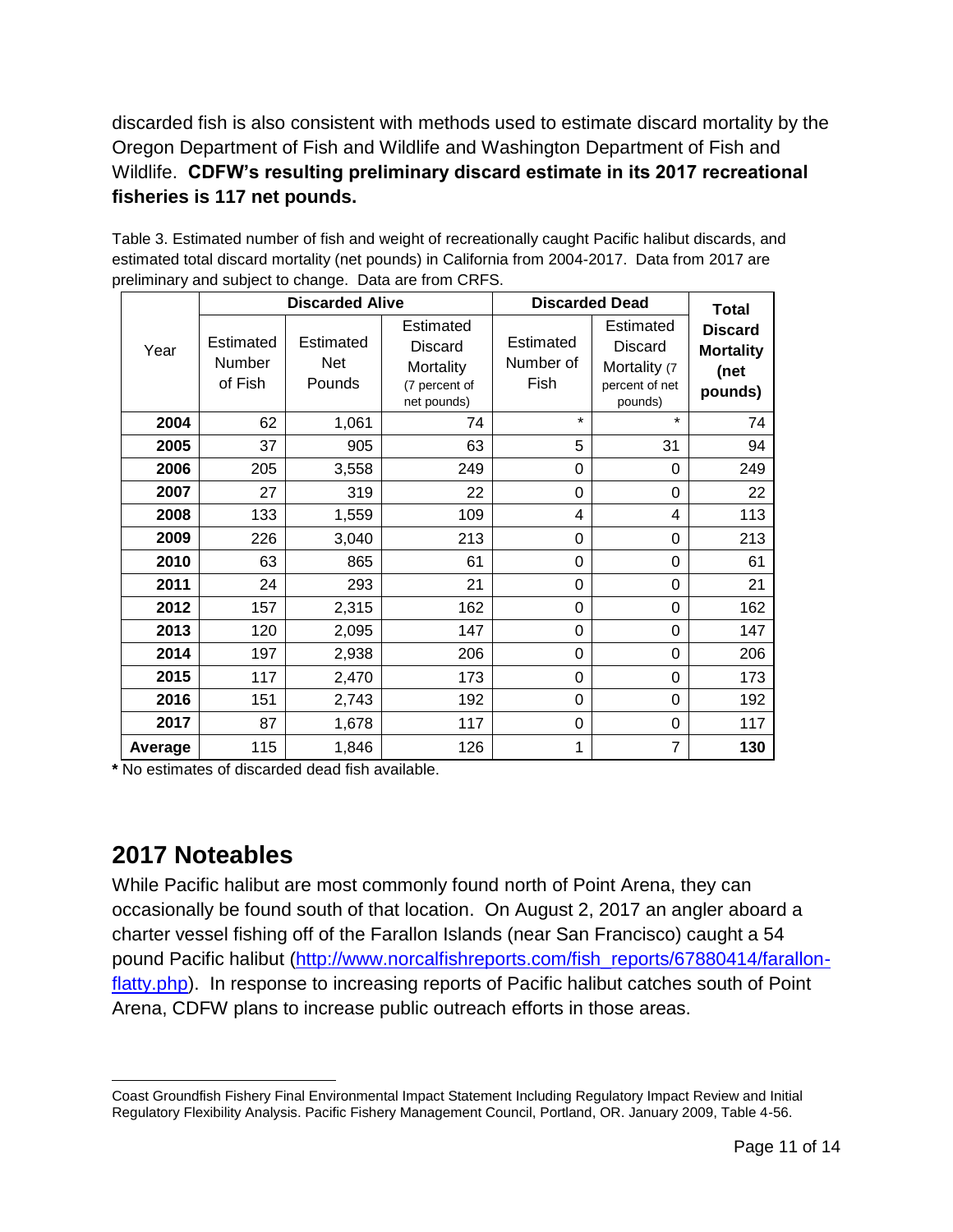Each year there are several anecdotal reports of large (in excess of 70 pounds) Pacific halibut being caught and or landed in California. On September 4, 2017, an angler landed an 81.5 pound Pacific halibut out of Eureka [\(http://www.times-](http://www.times-standard.com/article/NJ/20170913/SPORTS/170919926)

[standard.com/article/NJ/20170913/SPORTS/170919926\)](http://www.times-standard.com/article/NJ/20170913/SPORTS/170919926). This Pacific halibut won Englund Marine's 2017 "Big Halibut" contest in Northern California, besting a 79 pound Pacific halibut caught in August:

[\(http://www.norcalfishreports.com/fish\\_reports/67880765/pacific-halibut-bite-heating-up](http://www.norcalfishreports.com/fish_reports/67880765/pacific-halibut-bite-heating-up-on-the-coast.php)[on-the-coast.php\)](http://www.norcalfishreports.com/fish_reports/67880765/pacific-halibut-bite-heating-up-on-the-coast.php).

## <span id="page-11-0"></span>**California Commercial Fishery**

In 2017, five vessels participated across three of the opening days in the 2017 Area 2A directed fishery (Figure 5); the preliminary landings were 3,872 pounds dressed (head on, gutted). The landings were distributed from Crescent City to Eureka and sale of the fish produced an estimated \$28,000 in ex-vessel revenue for northern California coastal communities. The 2017 total is a marked increase from commercial landings made in recent prior years, with only catches in 2016 exceeding 1,000 pounds.



Figure 5. Two commercial vessels offload their catches in Eureka on July 26, 2017 after the third directed commercial fishery opener in Area 2A.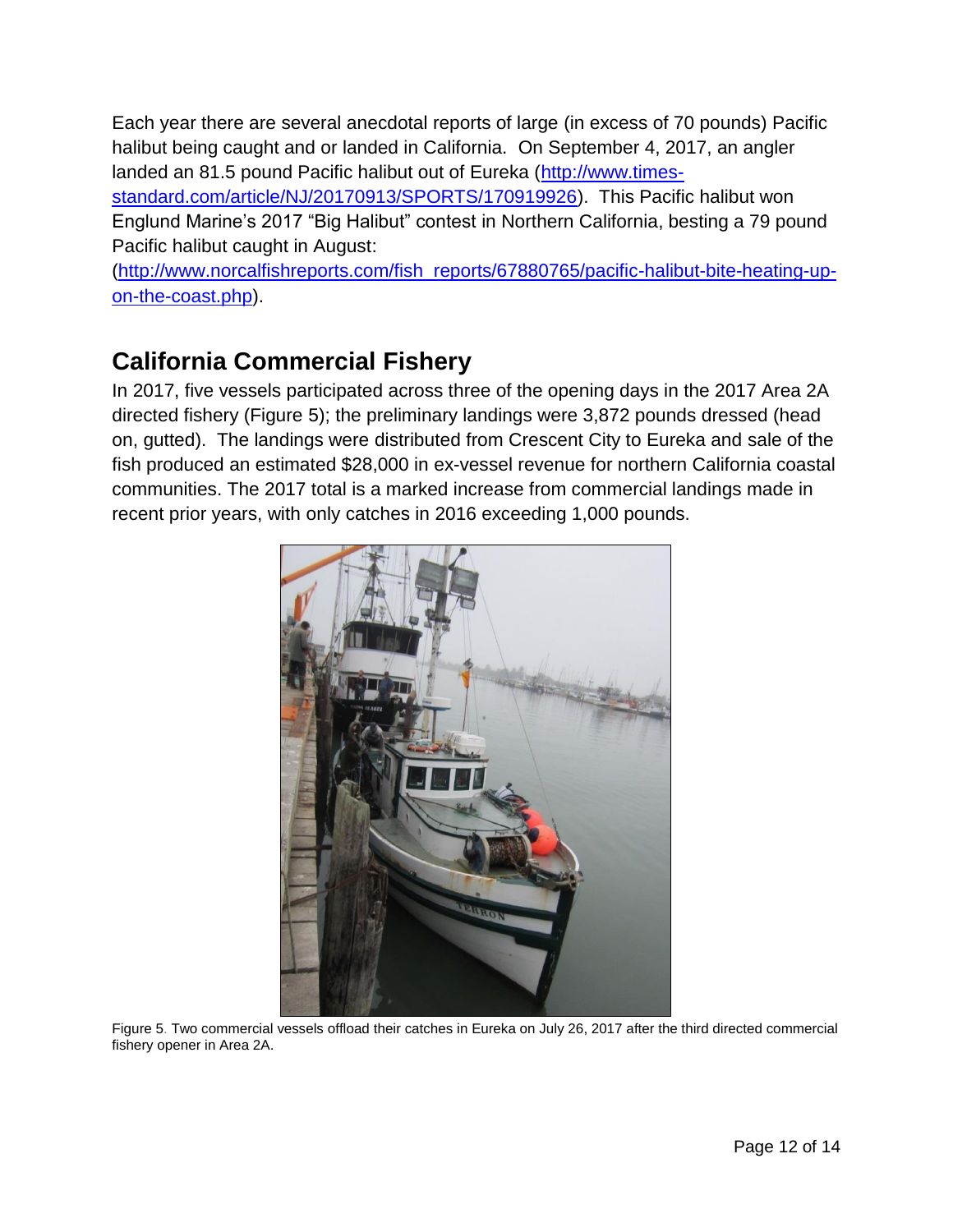CDFW staff were present during the offloading for four vessels in Eureka, and conducted biological sampling per the IPHC's protocols (Figure 6). Ageing structures for Pacific halibut were collected and provided to the IPHC for inclusion in the stock assessment.



Figure 6. Fin markings made by directed commercial fishery participants to signify a female Pacific halibut caught in the directed commercial fishery off California in July 2017. Two directed commercial fishery participants chose to participate in the IPHC's voluntary sex identification study in the directed commercial fishery in Area 2A in 2017.

During the 2017 PFMC process, the IPHC requested the Council consider options to transition from the current derby-style fishery to one that provides more flexibility and safety to the fleet. CDFW solicited input from commercial stakeholders via email and during a teleconference held on July 27, 2017.

Directed commercial fishery constituents expressed support for maintaining open access fishery opportunities on the west coast, and the desire to continue participating in a coastwide directed Pacific halibut fishery under the same terms as participants in Oregon and Washington. They also indicated that although directed commercial fishery participation in California is relatively new, and involves only a handful of individuals, catches have increased since 2015, and it is important to maintain this fishing opportunity as part of their fishing portfolios. For example, at least one directed commercial fishery participant noted that minimal commercial salmon fishing opportunity off Northern California in 2017 prompted his participation in the directed commercial halibut fishery this year. Several California commercial directed fishery participants